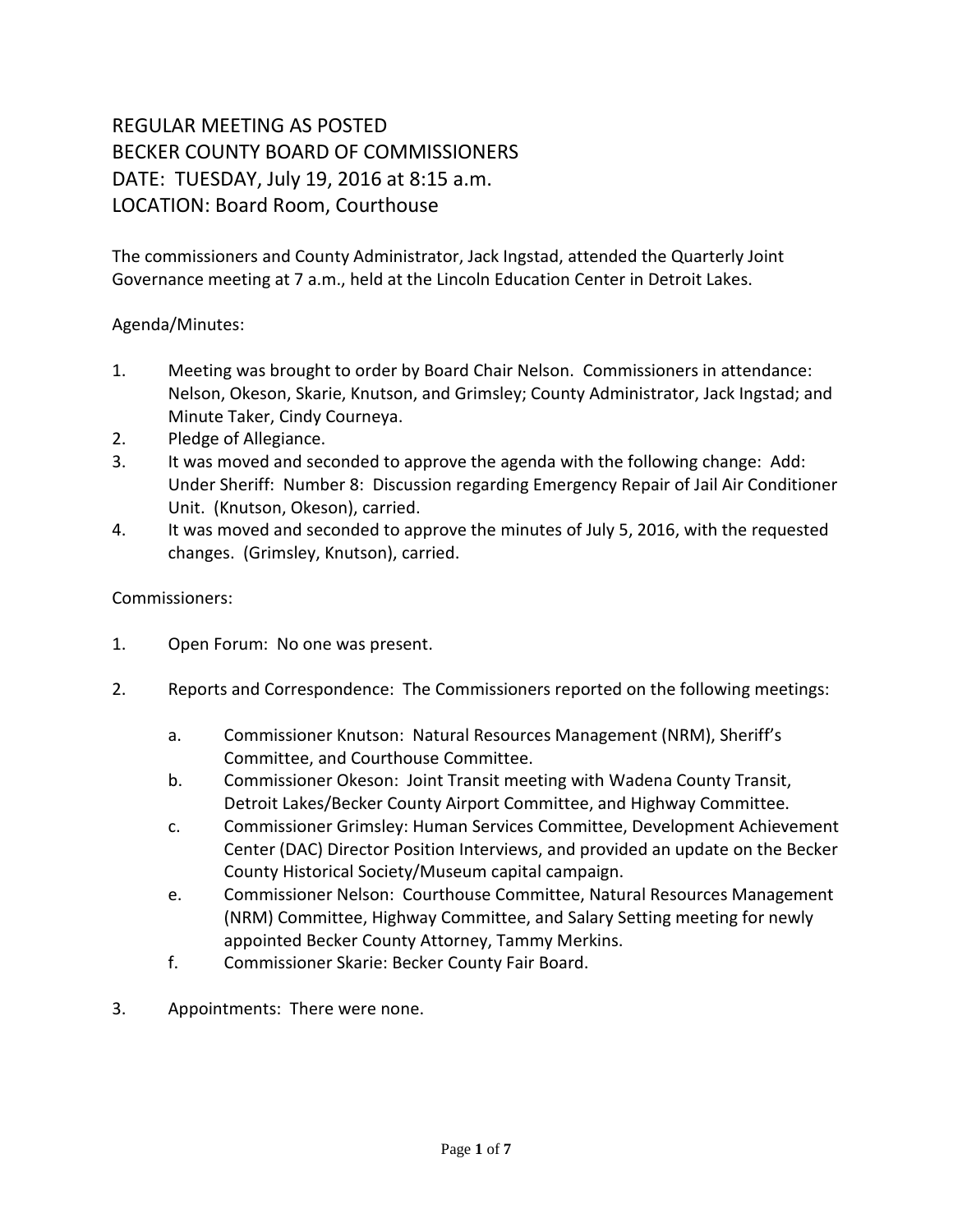4. It was moved and seconded to approve Resolution 07-16-2F, to ratify County Attorney, Tammy Merkins salary to \$105,000, plus longevity, for the remainder of the 2016 year. (Knutson, Okeson), carried. It was noted that the approved amount of \$105,000 includes the 2016 salary adjustment.

County Attorney: Personnel Request: Assistant County Attorney: Resolution 07-16-2A: County Attorney, Tammy Merkins presented:

1. It was moved and seconded to approve Resolution 07-16-2A, to hire one (1) Full-Time Assistant County Attorney, due to an internal promotion. (Okeson, Grimsley), carried.

Finance Committee Minutes: Mary Hendrickson presented:

- 1. It was moved and seconded to approve the Regular Claims, Auditor Warrants, and Over-90 Claims, as presented:
	- a. Auditor's Warrants (Tuesday Bills):
		- i.  $07/05/2016$  in the amount of \$24,444.36;
		- ii.  $07/12/2016$  in the amount of \$34,905.14;
		- for a total amount of  $$59,349.50$
	- b. Over 90-Days:

i. Reliant Telephone in the amount of \$200.00 (invoice misplaced). (Skarie, Okeson), carried.

Auditor-Treasurer: Mary Hendrickson presented:

- 1. It was moved and seconded to approve the New On-Sale Wine/Strong Beer License for Lush Lola's LLC, DBA Smokey Hills Wilderness Retreat, 53014 State Highway 34, Osage, MN, in Carsonville Township. (Knutson, Okeson), carried.
- 2. It was moved and seconded to approve the appointment of Commissioner Knutson as a member of the Becker County Canvassing Board for the Tuesday, August  $9<sup>th</sup>$ , 2016 Primary Election, and his attendance at the Canvassing Board meeting to be held on Thursday, August  $11<sup>th</sup>$ , 2016 at 2:00 p.m., in the 2<sup>nd</sup> Floor meeting room of the Courthouse, with per diem, as approved. (Grimsley, Okeson), carried.
- 3. It was moved and seconded to approve Resolution 07-16-2G, to notify the State, as per Minnesota Statute, Section 6.481, Subdivision 7, of Becker County's intent to use a CPA firm that meets the requirements of Minnesota Statute, Section 326A.05, for the 2017- 2018 annual financial audits for Becker County. (Knutson, Skarie), carried.
- 4. It was moved and seconded to approve adding to the agenda, the request to begin advertising for the position of Part-Time Clerk for the Department of Motor Vehicle, due to a resignation. (Grimsley, Skarie), carried.
- 5. It was moved and seconded to approve to advertise and hire one (1) part-time Licensing Clerk for the Department of Motor Vehicle, due to a resignation, and to authorize hiring a temp through Kelly Temp Services, at the rate of \$16.00/hour and at 24 hours/week until the position has been filled. (Grimsley, Knutson), carried.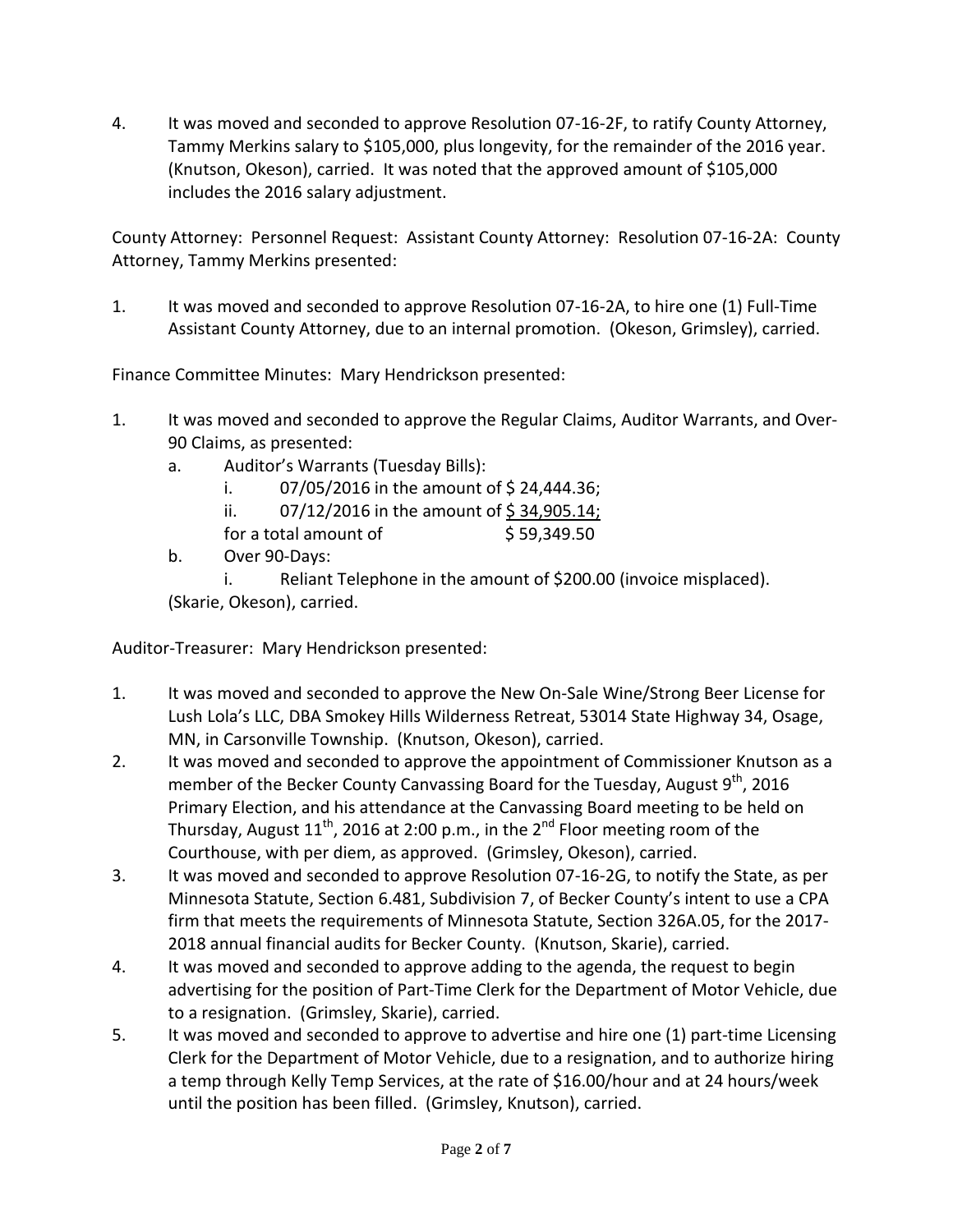Highway: Jim Olson presented:

1. It was moved and seconded to approve Resolution 07-16-2E, to grant the bid award to Blombeck Construction of Eagle Bend, MN, for Project SAAP 003-644-011, for Shoulder Widening and Aggregate Shouldering, at the low quote of \$698,519.97; and to authorize and direct the County Board Chair and County Administrator to execute and enter into said contract. (Okeson, Skarie), carried.

West Central Initiative (WCI) – Tom Mcsparron, CFRE, Donor Services Officer:

1. Tom McSparron provided an update on activities of the West Central Initiative (WCI) for the nine-county region, including Becker County. He also thanked Becker County for their past support and requested continued support, with a commitment of \$6,000.00 for the WCI endowment in 2017.

On behalf of the Board of Commissioners, Chair Nelson thanked Mr. McSparron for the information and WCI for their continued service.

Human Services: Denise Warren presented:

- 1. It was moved and seconded to approve the purchase of five (5) Varidesk ProPlus 36 Standing Stations for the Human Services Accounting Unit, at a cost of \$395.00 each, for a total amount of \$1,975.00. (Grimsley, Skarie), carried.
- 2. It was moved and seconded to approve the purchase of one (1) Marvel Mailroom 28" 36" X 60" X 3"2 Compartment Utility Sorting Table, at a cost of \$629.39 and one (1) Marvel Mailroom 42" X 60" X 14" 35 Compartment Mail Sorter for the Child Protection Unit, at a cost of \$443.99, for a total combined cost of \$1,073.38, from Staples' Brand Products. (Skarie, Grimsley), carried.
- 3. It was moved and seconded to approve the Human Services claims for Human Services, Community Health, and Transit, as presented. (Skarie, Grimsley), carried.

Sheriff: Sheriff Todd Glander presented:

- 1. It was moved and seconded to approve Resolution 07-16-2B, to hire one (1) Part-Time Correctional Officer, due to a promotion. (Knutson, Okeson), carried.
- 2. It was moved and seconded to approve Resolution 07-16-2C, to hire one (1) Part-Time STS Crew Leader, due to a resignation. (Knutson, Okeson), carried.
- 3. It was moved and seconded to approve the 2016 Federal Recreational Boating Safety Supplemental Grant Application, for Equipment, and Aids to Navigation and Supplies to include the following: Sonar Marine Scanner from Atlas North America, Yorktown, VA at a cost of \$55,327.00, VideoRay Manipulator Claw from Pottstown, PA at a cost of \$2,995.00, and twenty-one (21) Arm-Loc Water Rescue Devices from Superior, WI at a cost of \$572.30 each. (Okeson, Knutson), carried.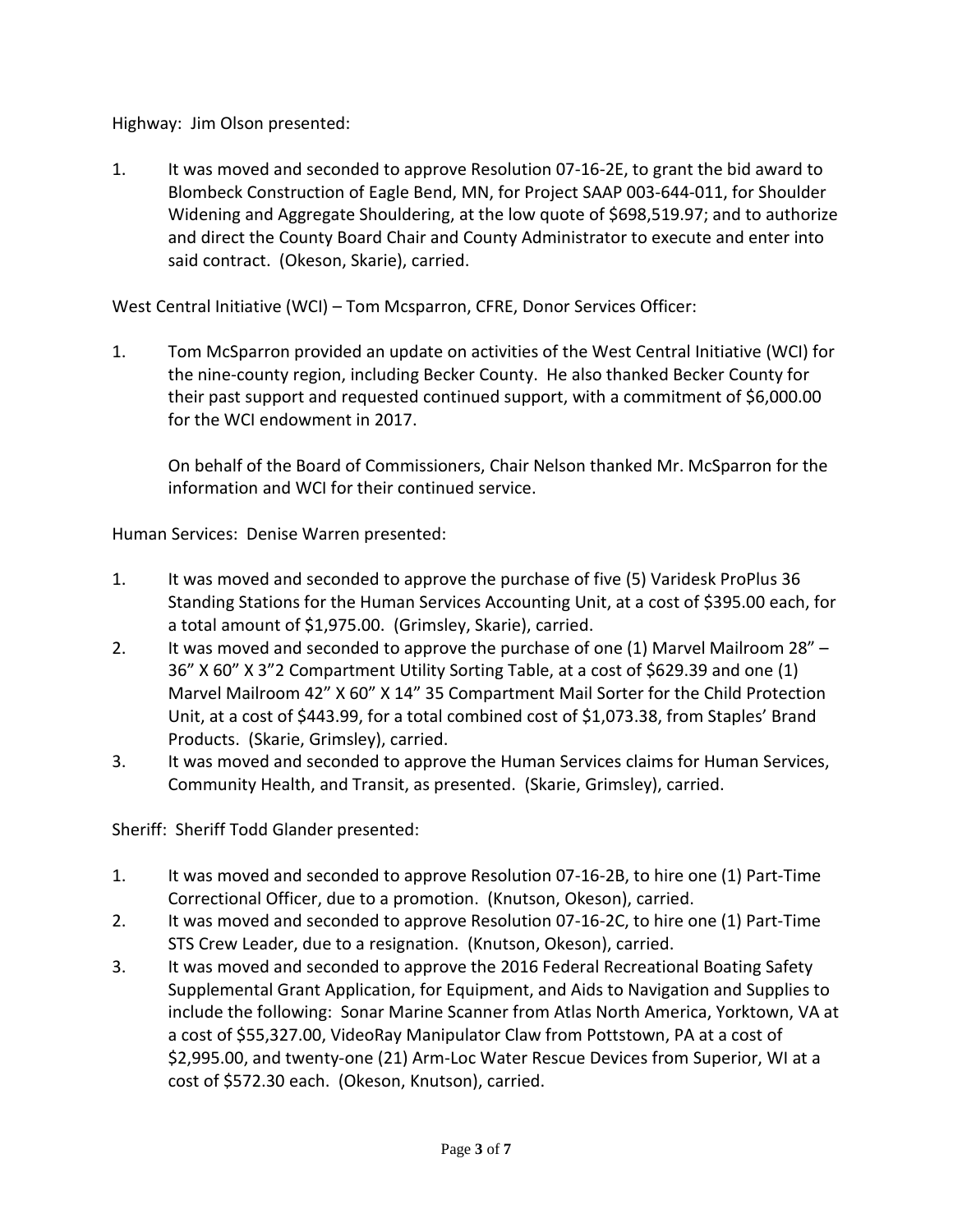- 4. It was moved and seconded to accept the contribution of \$1,000.00 from Central Harvest States (CHS), in recognition of the Becker County Sheriff's office for their outstanding professional response to the train derailment and tanker truck explosion that occurred on March 24, 2016 in Callaway, MN; and for the funds to be used towards training, equipment, or other resources in support of law enforcement. (Okeson, Skarie), carried.
- 5. It was moved and seconded to accept the contribution of \$2,000.00 from Essentia Health for the TRIAD Senior Program. (Knutson, Grimsley), carried.
- 6. It was moved and seconded to approve the sale of four (4) scrap vehicles to include a 1979 Jamboree Camper, 1992 White Ford Explorer, 1999 Red Ford Ranger, and 1991 Gray Mercury Cougar, and to advertise as a public sale, as discussed, and to accept sealed bids for the sale of said vehicles. (Okeson, Knutson), carried.
- 7. It was moved and seconded to approve the sale of two (2) snowmobiles, a 2002 and 2005 Polaris, to be sold in late October or November, and to advertise as a public auction, as discussed. (Okeson, Knutson), carried.
- 8. It was moved and seconded to approve the purchase of one (1) Radar using TZD (Towards Zero Deaths) Grant dollars, at a cost of \$2,950.80 from Stalker Radar of Plano, TX, less the donation from CHS and money from the scrap vehicles, as approved earlier. (Knutson, Okeson), carried.
- 9. It was moved and seconded to approve the donation of twenty-five (25) VHF Radios to a 501(c)(3) non-profit organization, the Civil Air Patrol in Inver Grove Heights, MN, pending approval by the County Administrator. (Okeson, Skarie), carried.
- 10. Sheriff Todd Glander requested an increase of \$300,000 to the 2016 budget, to cover boarding costs for the remainder of the year, reporting that due to a substantial increase in boarding numbers over the last four months, the budget has exceeded the allocated amount of \$285,000, with the cost at \$290,355.00 as of mid-July. Discussion followed, with it recommended that a meeting be held with various entities involved to discuss alternative boarding options, before appropriating additional dollars.
- 11. It was moved and seconded to ratify the decision made by the Finance Committee to move forward with the emergency repair of the Jail air conditioning unit, by Tweeton Refrigeration of Detroit Lakes, at an estimated cost of \$18,606.20; and to authorize the use of the Building Maintenance Fund to cover costs, pending verification by County Administrator, Jack Ingstad, that adequate funds are available. (Okeson, Knutson), carried. Mr. Ingstad later reported that there are adequate funds available.

Land Use Department: Steve Skoog presented:

- 1. Natural Resources Management (NRM):
	- a. It was moved and seconded to approve the 2016 contract award for Plantation Bud Capping to Northwoods Forestry, Inc., Eleva, WI, in the amount of \$23,466.90, to treat 16 sites on 411.70 acres, with approximately 339,335 seedlings treated. (Knutson, Grimsley), carried.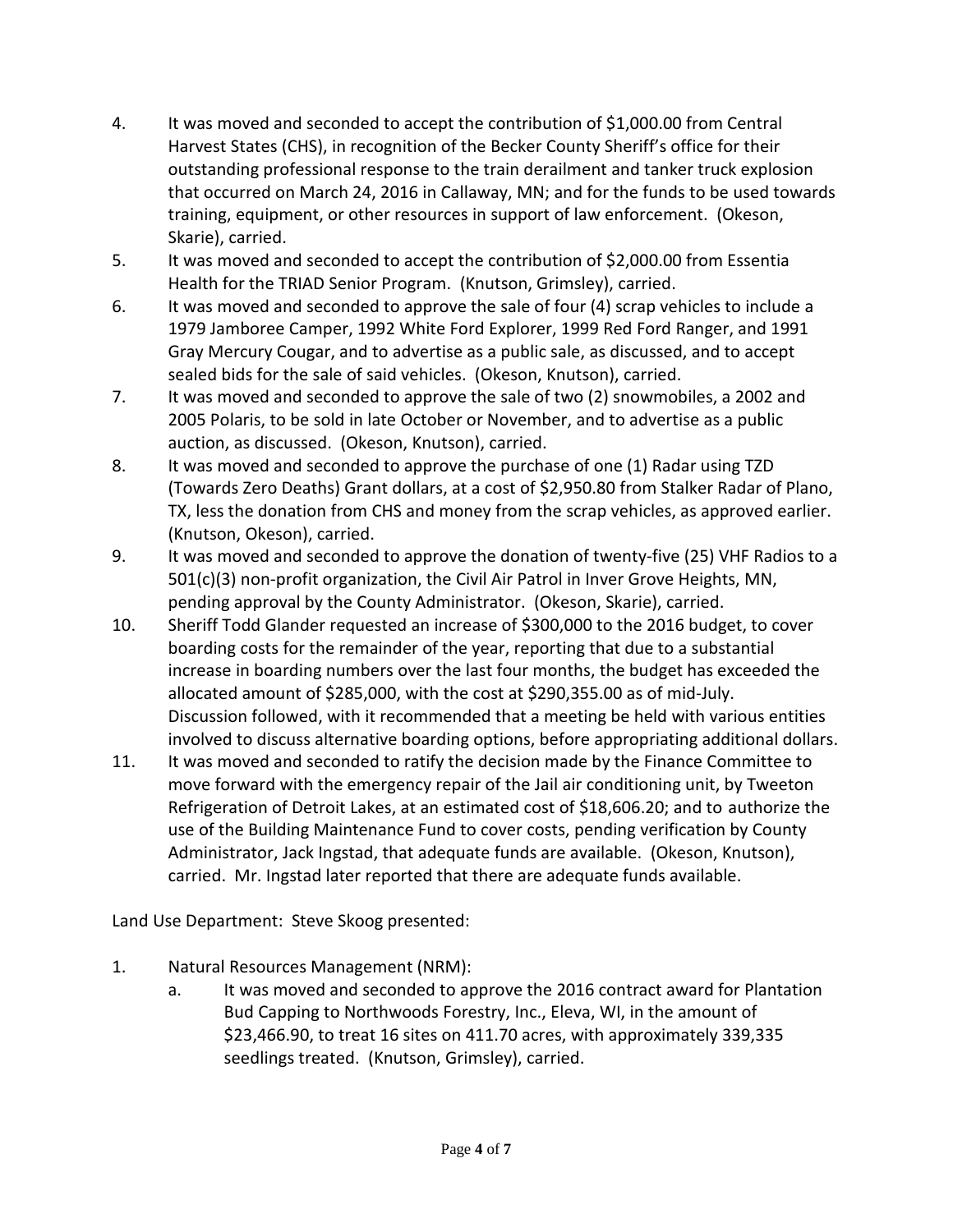- b. It was moved and seconded to approve Resolution 07-16-2D, to secure the professional services of Westfield Aerial Photography of Walker, MN, to update the forest inventory on approximately 75,000 acres of tax forfeited land in Becker County, for the creation and implementation of a long-term forest management plan, and at a cost of \$14,800.00. (Knutson, Skarie), carried.
- 2. Environmental Services:
	- a. It was moved and seconded to approve the purchase request for a Toyota Forklift for the new Transfer Station, from Toyota-Lift of Minnesota in Minneapolis, MN, off of State bid, and at a cost of \$34,191.00. (Skarie, Knutson), carried.
- 3. Planning & Zoning: Julene Hodgson presented:
	- a. It was moved and seconded to concur with the Planning Commission (July 12, 2016), to approve the request, as submitted by Jay Fearing and Melissa Fearing-Gooselaw, for a Certificate of Survey, to allow two tracts of land with Tract A consisting of 7.6 acres  $+/-$  and Tract B consisting of 9.3 acres  $+/-$  on Agricultural zoned property, for the project located at Fearing Drive in Cormorant Township, Upper Cormorant and Nelson Lake. (Knutson, Okeson), carried.
	- b. It was moved and seconded to approve the request, as submitted by Adam Williams, for a Conditional Use Permit (CUP) to operate a Shrimp Farm located on Agricultural zoned property at 58505 Grant Street in Osage Township, due to the request meets the criteria of the Ordinance and would not be detrimental to the surrounding area. (Knutson, Okeson), carried.

Adam Williams was present and no on spoke for or against the request. Julene Hodgson reported that a letter was received from Rodger Hemphill, Area Hydrologist from the MN Department of Natural Resources stating that Mr. Williams would not be required to obtain a Water Appropriation Permit, unless in the future he exceeds 10,000 gallons of water per day or 1 million gallons per year.

c. It was moved and seconded to concur with the Planning Commission (July 12, 2016), to approve the request as submitted by Kyle and Elizabeth Lade, for a Conditional Use Permit (CUP) to operate Rental Storage for monthly rental on Agricultural zoned property, for the project located at 20241 County Road 22 in Lake Eunice Township, due to the request would not be detrimental to the surrounding area, and with it noted that the approval does not include outside storage. (Knutson, Skarie), carried.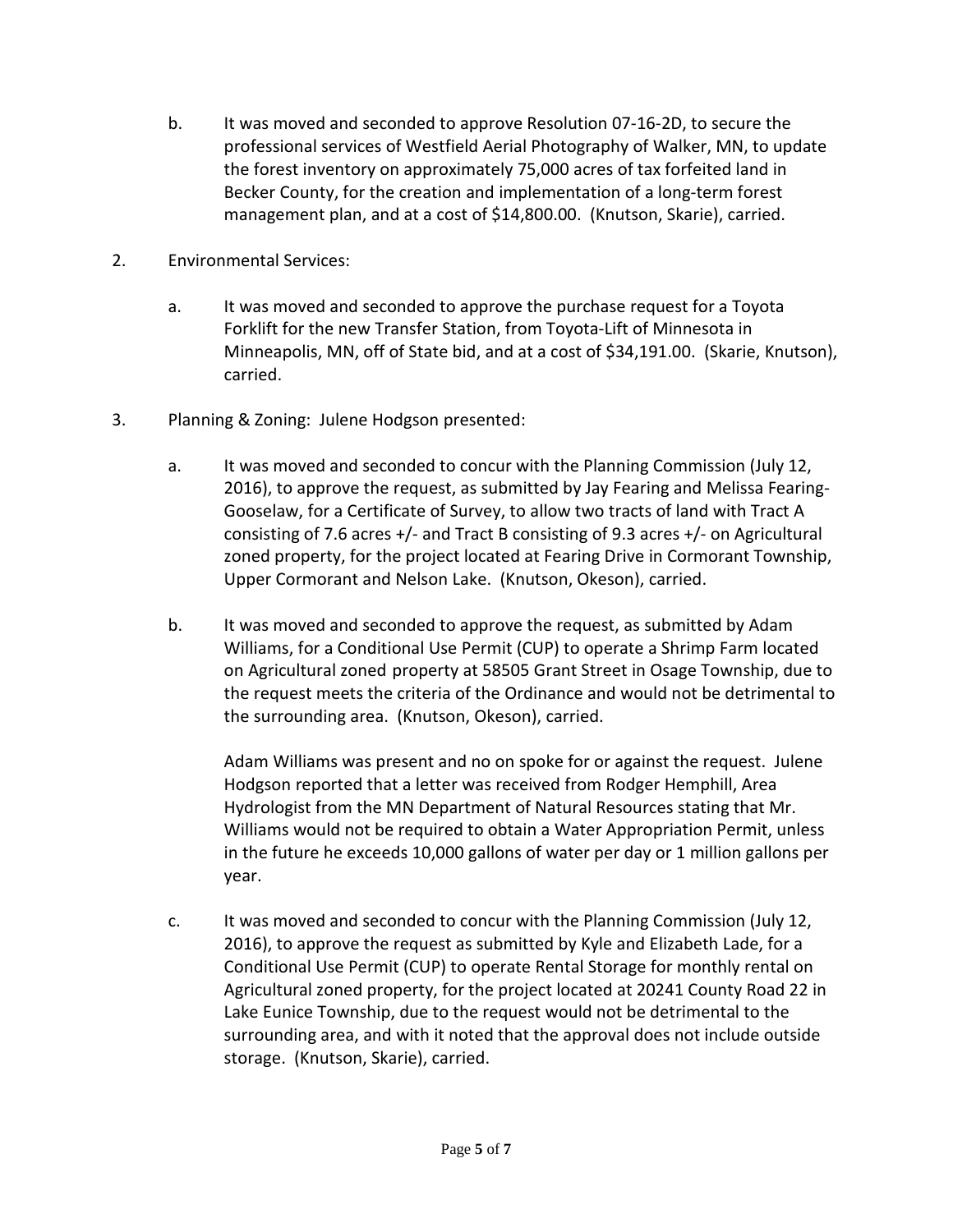d. The next Informational Meeting is scheduled for Wednesday, August 3, 2016 at 8:00 a.m. in the Third Floor meeting room of the Courthouse.

Human Resources: Nancy Grabanski presented:

- 1. It was moved and seconded to close the session for Union Negotiations. (Okeson, Skarie), carried.
- 2. Closed Session Union Negotiations: Nancy Grabanski presented.
- 3. It was moved and seconded to open the session. (Knutson, Grimsley), carried.
- 4. It was moved and seconded to ratify and accept the tentative agreements for the Teamsters Dispatch/Jailer, as presented, and to authorize the Board Chair and/or the County Administrator to sign said contracts and Teamsters Memorandum of Understandings (MOU's). (Grimsley, Knutson), carried.
- 5. It was moved and seconded to modify the Recognition contract language, as presented, for the LELS Sheriff Supervisor Group. (Grimsley, Nelson), carried.

Commissioners: Jail Construction Project Work Session/Lunch Meeting:

- 1. Those present included all of the commissioners; County Administrator, Jack Ingstad; Sheriff Todd Glander; Jail Administrator, Jon Rastedt; Jail Construction Manager, Bob Bristlin; Timothy Thompson and Sarah Johnson from the Minnesota Department of Corrections; and City Administrator, Kelcey Klemm.
- 2. Discussion was held in regards to site options for the new jail. County Administrator, Jack Ingstad, reported that Klein-McCarthy Architects has recommended a remote site for the new jail facility, rather than using the existing jail, due to cost and need for further expansion in the future. He also asked for direction on next steps in the process, noting that two other sites were suggested, one in Callaway and one in Frazee. Tim Thompson reported that according to State Statute, a jail facility needs to be located in the county seat, or at a regional location with a joint powers formed with another county, but otherwise a variance would be required if one of the other sites was chosen, as discussed.
- 3. It was the consensus of the commissioners and Sheriff Glander that the best option is to build on County owned property off of Highway 59.
- 4. Annexation of the county owned property was also discussed, with it noted that staff can work with the City on the process.
- 5. The timeline was discussed, with Tim Thompson reporting that the next step in the process will be for the County to approve a resolution, with the final set of plans. The MnDOC will then have 30 days to approve, and/or give their recommendations. He also commented that the MnDOC would be at the table at each phase of the design. The next step then will be to choose an architect.